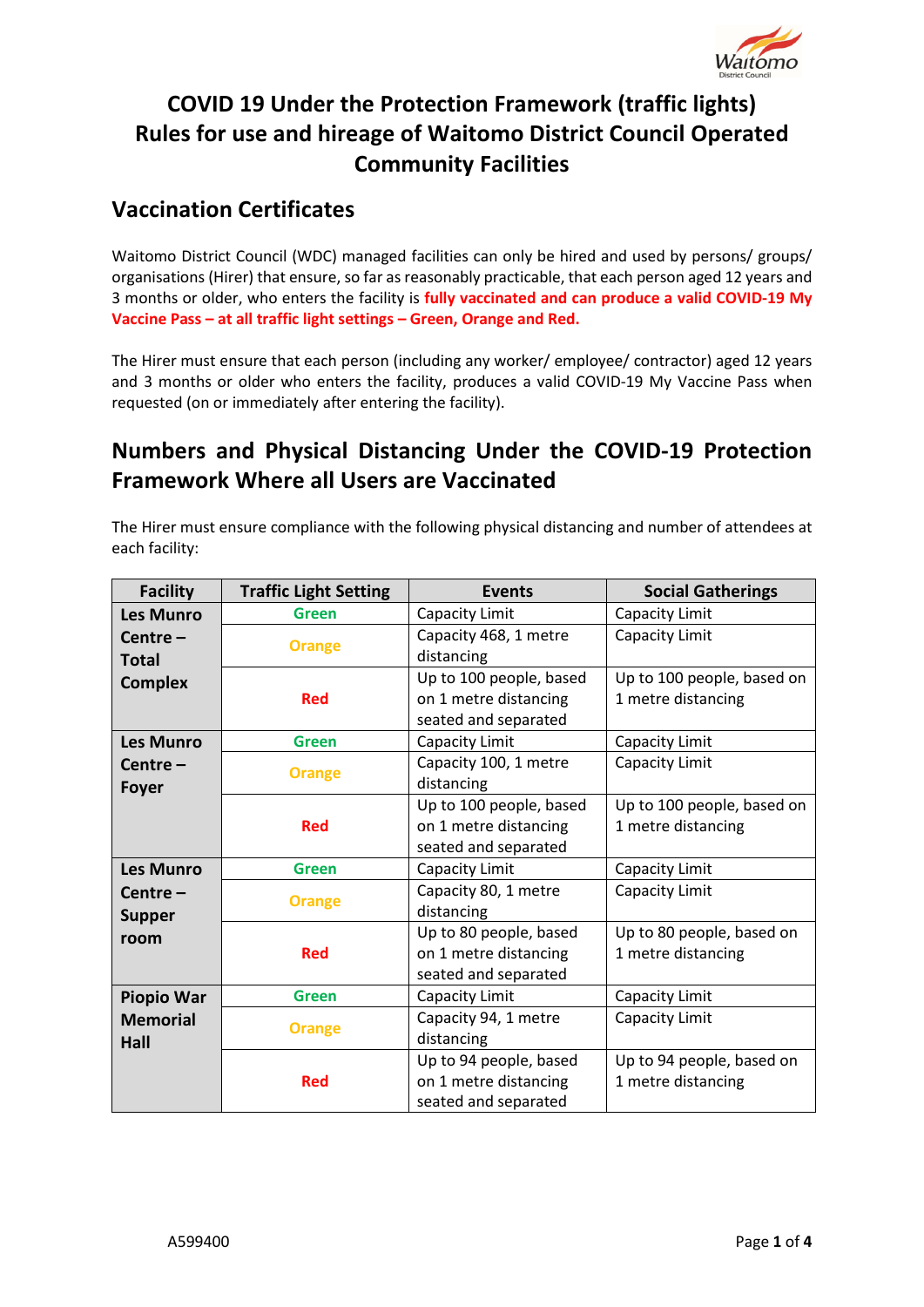| <b>Facility</b>   | <b>Traffic Light Setting</b> | <b>Events</b>             | <b>Social Gatherings</b>    |
|-------------------|------------------------------|---------------------------|-----------------------------|
| Railway           | <b>Green</b>                 | Capacity Limit            | Capacity Limit              |
| Building $1 -$    | <b>Orange</b>                | Capacity 14, 1 metre      | Capacity Limit              |
| <b>Function</b>   |                              | distancing                |                             |
| Room 1            | <b>Red</b>                   | Up to 14 people, based    | Up to 14 people, based on 1 |
|                   |                              | on 1 metre distancing     | metre distancing            |
|                   |                              | seated and separated      |                             |
| Railway           | Green                        | Capacity Limit            | Capacity Limit              |
| Building $1 -$    | <b>Orange</b>                | Capacity 9, 1 metre       | Capacity Limit              |
| <b>Function</b>   |                              | distancing                |                             |
| Room 2            | <b>Red</b>                   | Up to 9 people, based on  | Up to 9 people, based on 1  |
|                   |                              | 1 metre distancing seated | metre distancing            |
|                   |                              | and separated             |                             |
| Railway           | Green                        | Capacity Limit            | Capacity Limit              |
| <b>Building 3</b> | <b>Orange</b>                | Capacity 18, 1 metre      | Capacity Limit              |
|                   |                              | distancing                |                             |
|                   | <b>Red</b>                   | Up to 18 people, based    | Up to 18 people, based on 1 |
|                   |                              | on 1 metre distancing     | metre distancing            |
|                   |                              | seated and separated      |                             |

| <b>Facility</b>                      | <b>Capacity Limit</b> |
|--------------------------------------|-----------------------|
| Les Munro Centre - Total Complex     | 750                   |
| Les Munro Centre - Foyer             | 100                   |
| Les Munro Centre - Supper room       | 120                   |
| <b>Piopio War Memorial Hall</b>      | 200                   |
| Railway Building 1 - Function Room 1 | 40                    |
| Railway Building 1 - Function Room 2 | 15                    |
| <b>Railway Building 3</b>            | 50                    |

Events are defined as: A congregation of people with controlled access involving ticketing, registration or another way to control access. Examples are:

- Auctions
- Commercial recreational activities
- Concerts
- Conferences
- Art exhibitions
- Sporting events

Social Gatherings are defined as: A congregation of people that is not considered an Event. Examples are:

- Weddings and Civil Union ceremonies
- Most faith-based gatherings
- Club functions
- Social sports
- Community fairs
- Funerals and Tangihanga

#### **Masks**

The Hirer must ensure that people aged 12 years and older who enter the facility wear a face covering wherever possible, except when exercising and playing sports.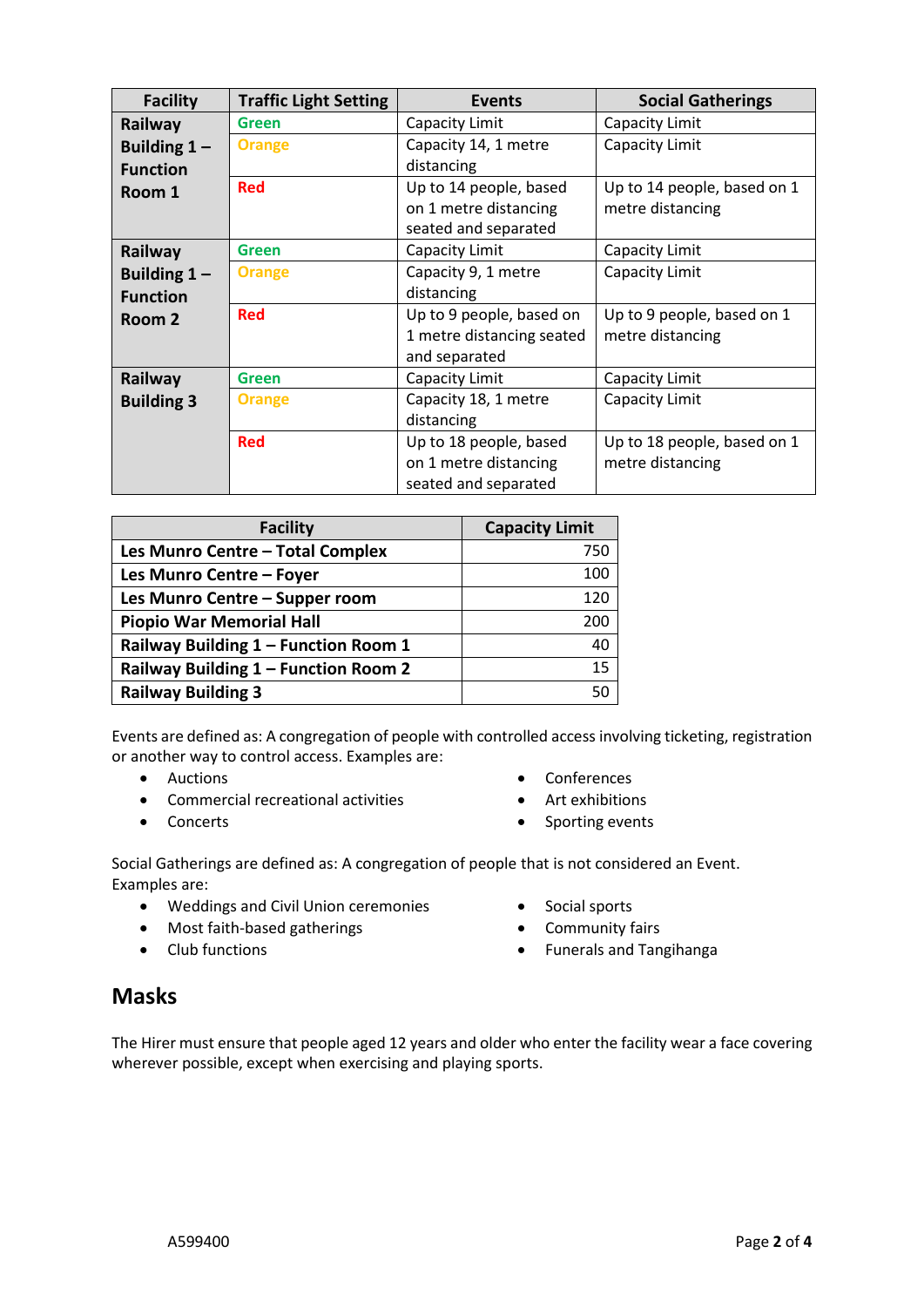## **Entry Criteria (Facilities and Activities)**

The Hirer must ensure no entry into the facility to persons with any of the following:

- currently exhibiting a fever, or any other common symptoms of Covid-19 symptoms.
- have knowingly been recently (in the last 14 days) exposed to a person with Covid-19.

#### **Contact Tracing**

The Hirer must ensure contact tracing protocols are used for all individuals entering the facility.

QR Codes are available at all entrances to the facility.

The Responsible Person\* of the Event / Social Gathering must have systems and processes in place to ensure, so far as is reasonably practicable, that each person who enters the facility where the Event / Social Gathering is held, scans the QR code for the Event / Social Gathering or manually records their entry.

If manually recorded, the Responsible Person must keep relevant information for at least two months in accordance with Ministry of Health guidelines.

Manually recorded contact tracing data collected must include:

- Date and time of visit
- Name of attendee
- Phone number of attendee; and
- Email address of attendee

\*Responsible Person: is the person responsible for the care of Facility during occupation, and with the overall responsibility to ensure compliance with the Waitomo District Council Covid-19 Rules for the use and hireage of the Waitomo District Council Operated Community Facilities.

## **Cleaning**

- 1. Entry process Hand sanitisation on entry for all attendees with soap and water or hand gel is highly recommended. This should ideally take place before attendees enters the facility, or as early as possible on their transit through the building.
- 2. All common touch points are to be cleaned prior to the commencement of the use of the facility and at the end of the use of the facility as outlined below:
	- Common touch points include all door handles, toilets, basins & taps.
	- All common touch points on equipment, tables, chairs and any other common use equipment within the facility.
- 3. All cleaning products to be provided by the Hirer.